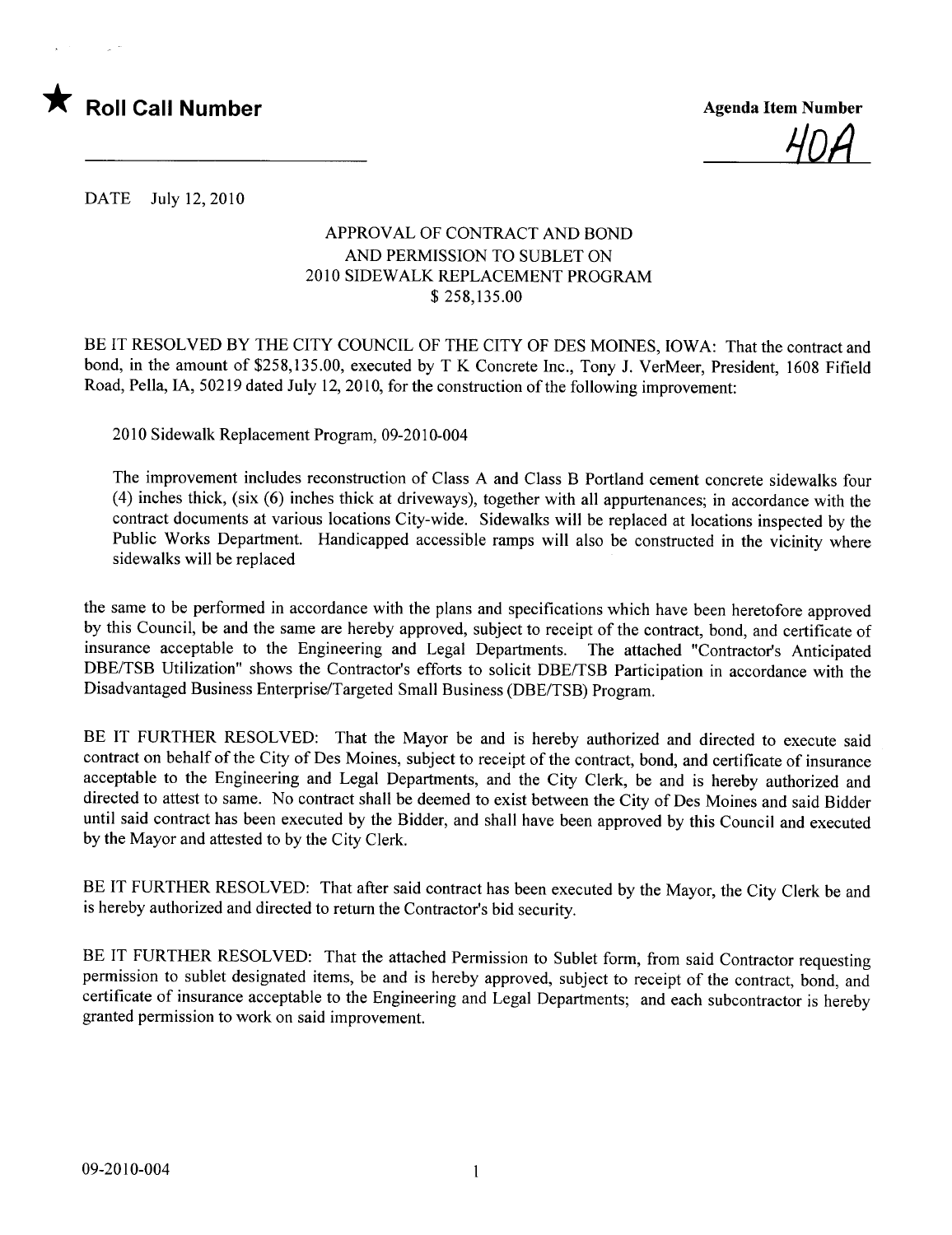



DATE July 12,2010

BE IT FURTHER RESOLVED: That the Des Moines Finance Director is hereby authorized to encumber this contract amount against the funds as identified below, and to acquire Builder's Risk Insurance, if appropriate, for the above referenced improvement.

Moved by to adopt.

FORM APPROVED

Vyully Vinlyn Deputy City Attorney

Funding Source: 2010-2011 CIP, Page Street-10, City-wide Sidewalk Replacement, STR084, Being: \$158,135 in FY 2011 G. O. Bonds from STR084 with a transfer of\$ <sup>1</sup>00,000 in Gaming Monies from STR-217, Special City-wide Street Improvements, Page Street-47.

| <b>COUNCIL ACTION</b> | <b>YEAS</b> | <b>NAYS</b> | <b>PASS</b> | <b>ABSENT</b>   | I, Diane Rauh,                                  |
|-----------------------|-------------|-------------|-------------|-----------------|-------------------------------------------------|
| <b>COWNIE</b>         |             |             |             |                 | certify that at a<br>above date, am<br>adopted. |
| <b>COLEMAN</b>        |             |             |             |                 |                                                 |
| <b>GRIESS</b>         |             |             |             |                 |                                                 |
| <b>HENSLEY</b>        |             |             |             |                 |                                                 |
| <b>MAHAFFEY</b>       |             |             |             |                 | IN WITNESS                                      |
| <b>MEYER</b>          |             |             |             |                 | and affixed my                                  |
| <b>MOORE</b>          |             |             |             |                 |                                                 |
| <b>TOTAL</b>          |             |             |             |                 |                                                 |
| <b>MOTION CARRIED</b> |             |             |             | <b>APPROVED</b> |                                                 |
|                       |             |             |             |                 |                                                 |
|                       |             |             |             | Mayor           |                                                 |
|                       |             |             |             |                 |                                                 |

City Clerk of said City Council, hereby meeting of the City Council, held on the ong other proceedings the above was

WHEREOF, I have hereunto set my hand seal the day and year first above written.